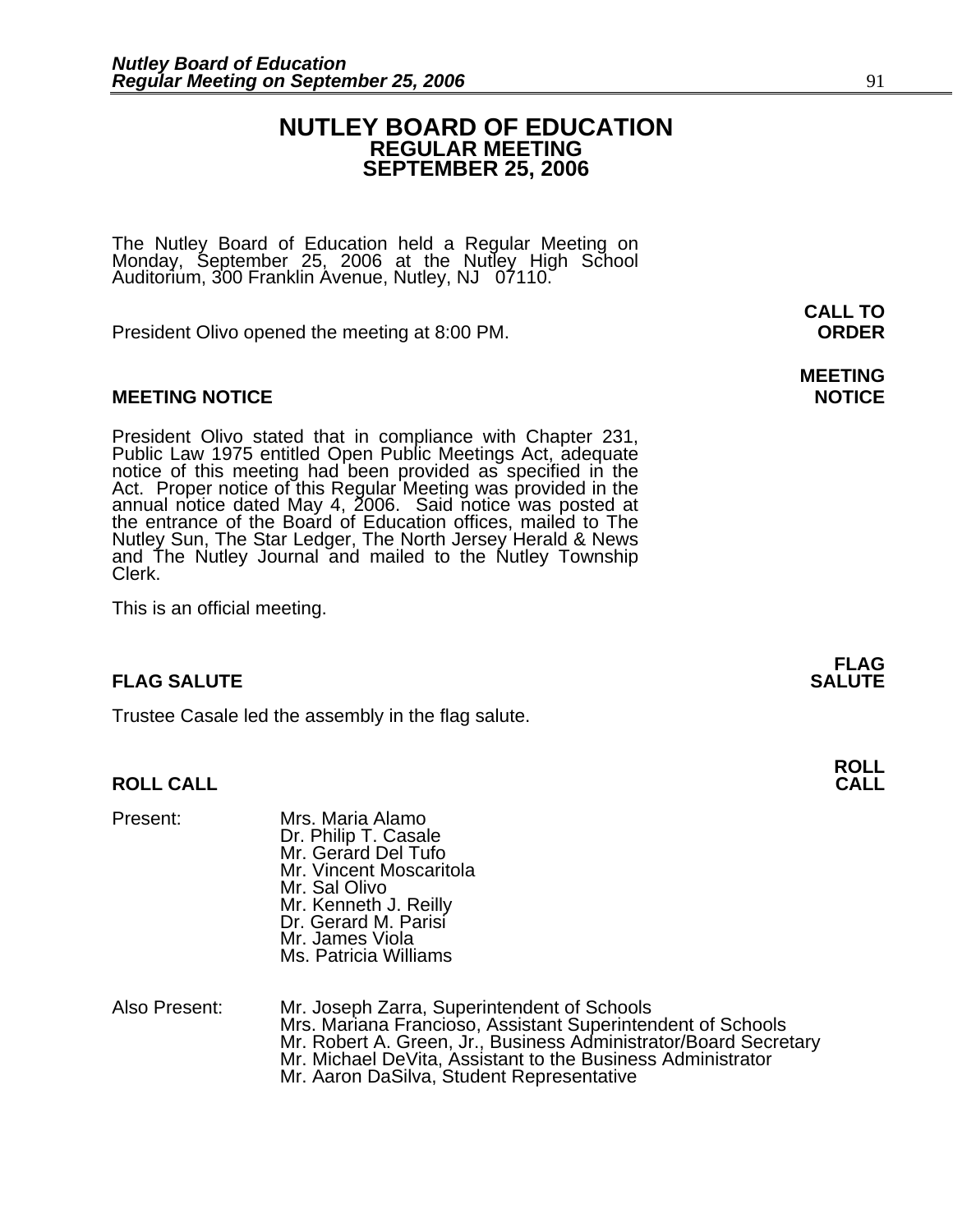# **APPROVAL OF MINUTES APPROVE**

BE IT RESOLVED that the Board of Education approves the following minutes:

September 11, 2006 Conference/Special Meeting<br>September 11, 2006 – Closed Executive Session August 28, 2006 - Conference Meeting August 28, 2006 – Closed Executive Session August 28, 2006 – Regular Meeting

> Trustee Parisi moved, Trustee Del Tufo seconded, and the Board unanimously approved by voice vote a motion to approve the minutes as listed.

### **CORRESPONDENCE CORRESPONDENCE**

Board Secretary Green read, and the trustees acknowledged, the following items of correspondence:

A thank-you note from Michele Ashley and family for the Board's expression of sympathy on the passing of her father.

### **SUPERINTENDENT'S REPORT SUPT'S REPORT A**

Superintendent Zarra presented the Superintendent's Report dated September 25, 2006, Schedule A, which is appended to the minutes of this meeting, and briefly summarized its contents.

### **BOARD SECRETARY'S REPORT**

Board Secretary Green thanked his office and custodial staff for their support during his transition to the Nutley School District.

### **COMMITTEE REPORTS REPORTS**

Trustee Del Tufo - Referendum - Facilities Committee Aaron Da Silva - Student Representative Trustee Reilly - Policy Committee Trustee Casale - Finance Committee Trustee Alamo - Academic Committee

**SECRETARY'S** 

**BOARD** 

# **COMMITTEE**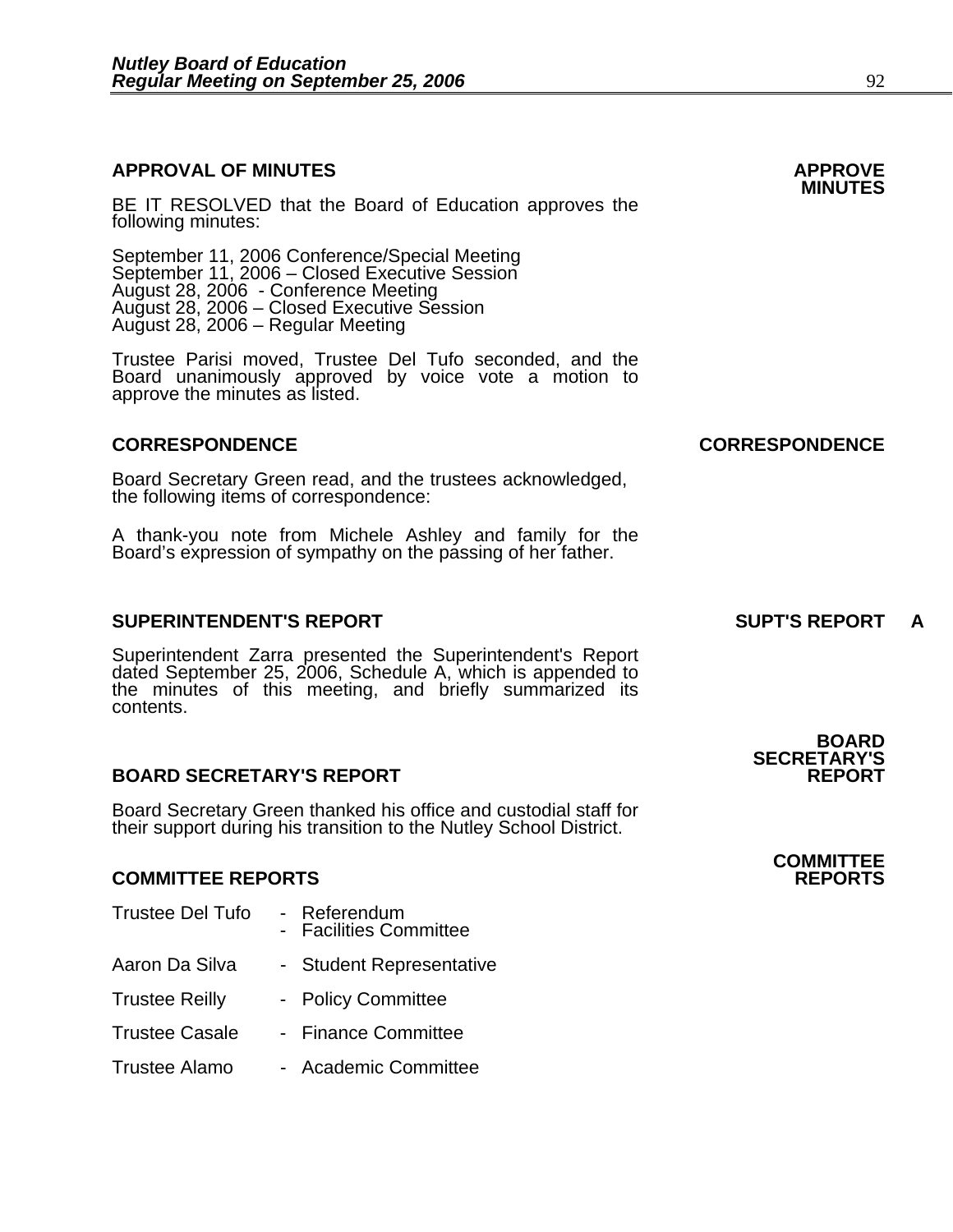# **HEARING OF CITIZENS (Resolutions Only) HEARING OF CITIZENS**

Resident Terry Quirk, Representative for the Nutley Parent Advocacy Network, questioned the payment of \$200 to teachers for payment for involuntary transfers.

### **SUPERINTENDENT'S RESOLUTIONS SUPT'S**

Trustee Viola moved, Trustee Del Tufo seconded, a motion that the Board approves the Superintendent's Resolutions numbers 1 through 15 as listed below.

Resolutions 1 through 15 were unanimously approved by roll call vote with the following exception:

1. Trustee Moscaritola abstained on Resolution 14- Longevity Pay, pursuant to law.

### 1. **RESIGNATIONS – Personnel**

BE IT RESOLVED that the Board of Education approves the acceptance of the resignation of the following personnel:

| Christopher Conca                    | -Custodian                            | -Eff. 8/31/06 |
|--------------------------------------|---------------------------------------|---------------|
| Michele Ferdinando                   | -Clerk Typist (p/t .5) - Eff. 8/22/06 |               |
| Noelle Orsini                        | -Teacher                              | -Eff. 9/6/06  |
|                                      | -Part-time Aide                       | -Eff. 8/23/06 |
|                                      | -Instructional Aide                   | -Eff. 9/29/06 |
| Jacquelyn Searle<br>Lilly Washington |                                       |               |

### 2. **RESCIND APPOINTMENT – Professional Staff**

BE IT RESOLVED that the Board of Education approves rescinding the appointment of Mrs. Christina Sellari as Basic Skills teacher for the 2006-07 school year, approved at the August 28, 2006 Board Meeting.

### 3. **AMENDING RESOLUTION – Change in Training Level**

BE IT RESOLVED that the Board of Education approves the amending of the resolution Change in Training Level Schedule F, approved at the August 28, 2006 Board Meeting for Patricia Trainor, to reflect a change in training level and salary to M.A.+30 Step 23, \$44,797 (p/t .5), plus \$700 longevity.

# **RESOLUTIONS**

### **RESIGN PERSONNEL**

### **RESCIND APPOINTMENT**

### **AMEND RESOLUTION**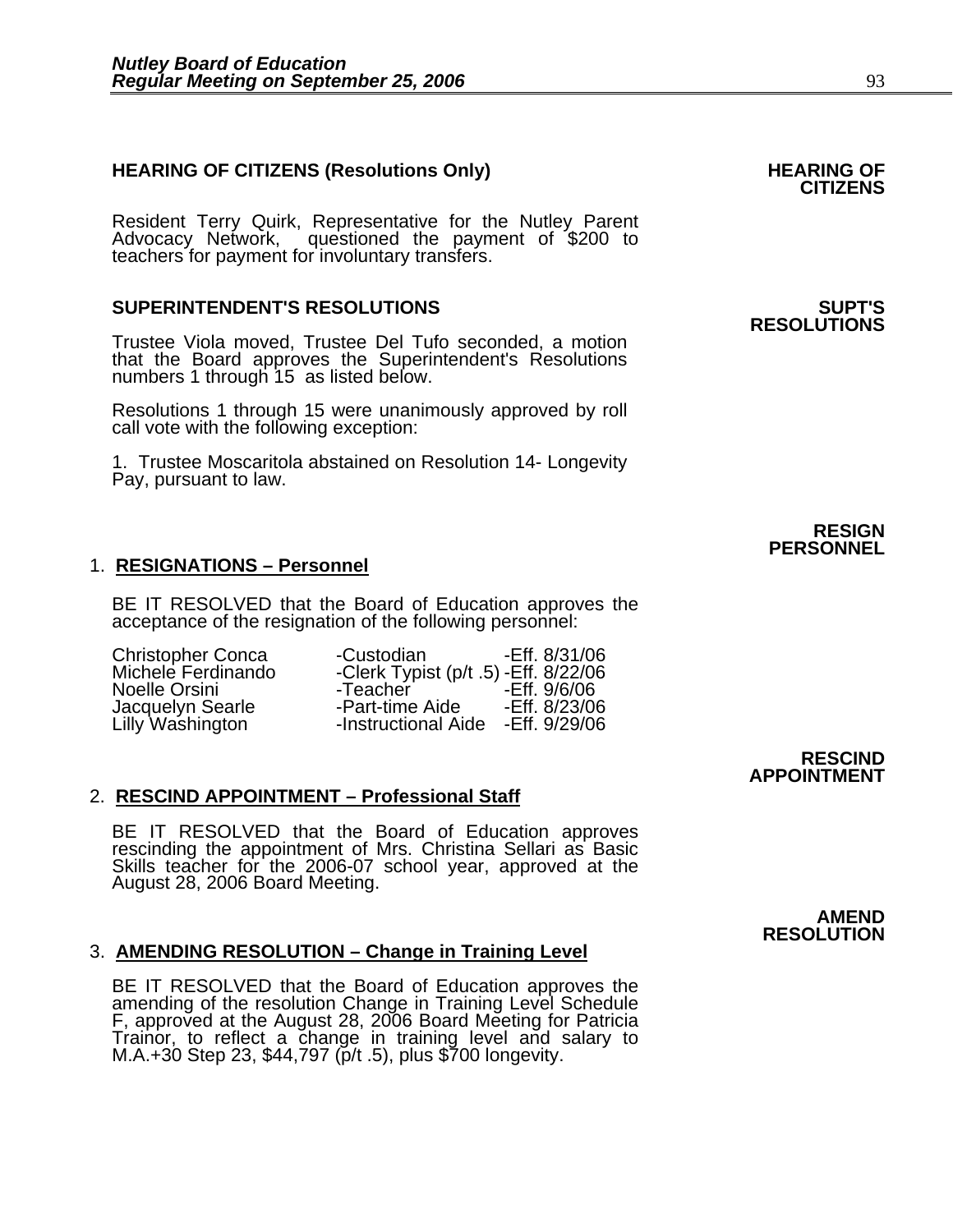### 4. **AMENDING RESOLUTION – Reappointments – Part-time School Aides**

BE IT RESOLVED that the Reappointments- Part-time School Aides Schedule E, adopted at the August 28, 2006 Board Meeting, be amended to reflect the following change:

| <b>Step</b> | <b>Hourly Rate</b> |
|-------------|--------------------|
|-------------|--------------------|

Ronald Moore 2 \$14.01

## 5. **LEAVE OF ABSENCE – Part-time Aide**

BE IT RESOLVED that the Board of Education approves a medical leave of absence without pay for Mrs. Nancy Cascarano from September 1, 2006 through December 31, 2006.

## 6. **APPOINTMENTS – Professional Staff**

BE IT RESOLVED that the Board of Education approves the appointment of the personnel listed below for the 2006-07 school year, in accordance with the 2006-07 Teachers' Salary quide:

| Name               | Degree Step Salary |    |                           |
|--------------------|--------------------|----|---------------------------|
| Theresa Lappostato | - B.A.             | 11 | $$42,450 - Eff. 9/26/06$  |
| Peggy Pappas       | M.A.               |    | $53,000 -$ Eff. $10/2/06$ |

## 7. **APPOINTMENT – Instructional Aide**

BE IT RESOLVED that the Board of Education approves the appointment of Mrs. Lisa Landy as Instructional Aide for the 2006-07 school year, effective October 2, 2006 at the annual salary of \$17,000 Step 7, in accordance with the 2006-07 Secretarial Salary Guide. **APPOINT** 

## 8. **APPOINTMENTS – Part-time Aide**

BE IT RESOLVED that the Board of Education approves the appointment of the part-time aides listed below for the 2006-07 school year, effective September 26, 2006 at the salaries indicated in accordance with the hourly rate established by the Board of Education.

| Name                                                              | <b>Step</b> | <b>Hourly Rate</b>        |
|-------------------------------------------------------------------|-------------|---------------------------|
| Bonnie D'onofrio<br><b>Barbara McGarty</b><br><b>Wilda Robles</b> |             | \$13.23<br>13.23<br>13.23 |

**INST. AIDE** 

**APPOINT** 

# **PART-TIME AIDE**

**AMEND** 

**RESOLUTION** 

## **LEAVE OF ABSENCE**

**APPOINT PROF. STAFF**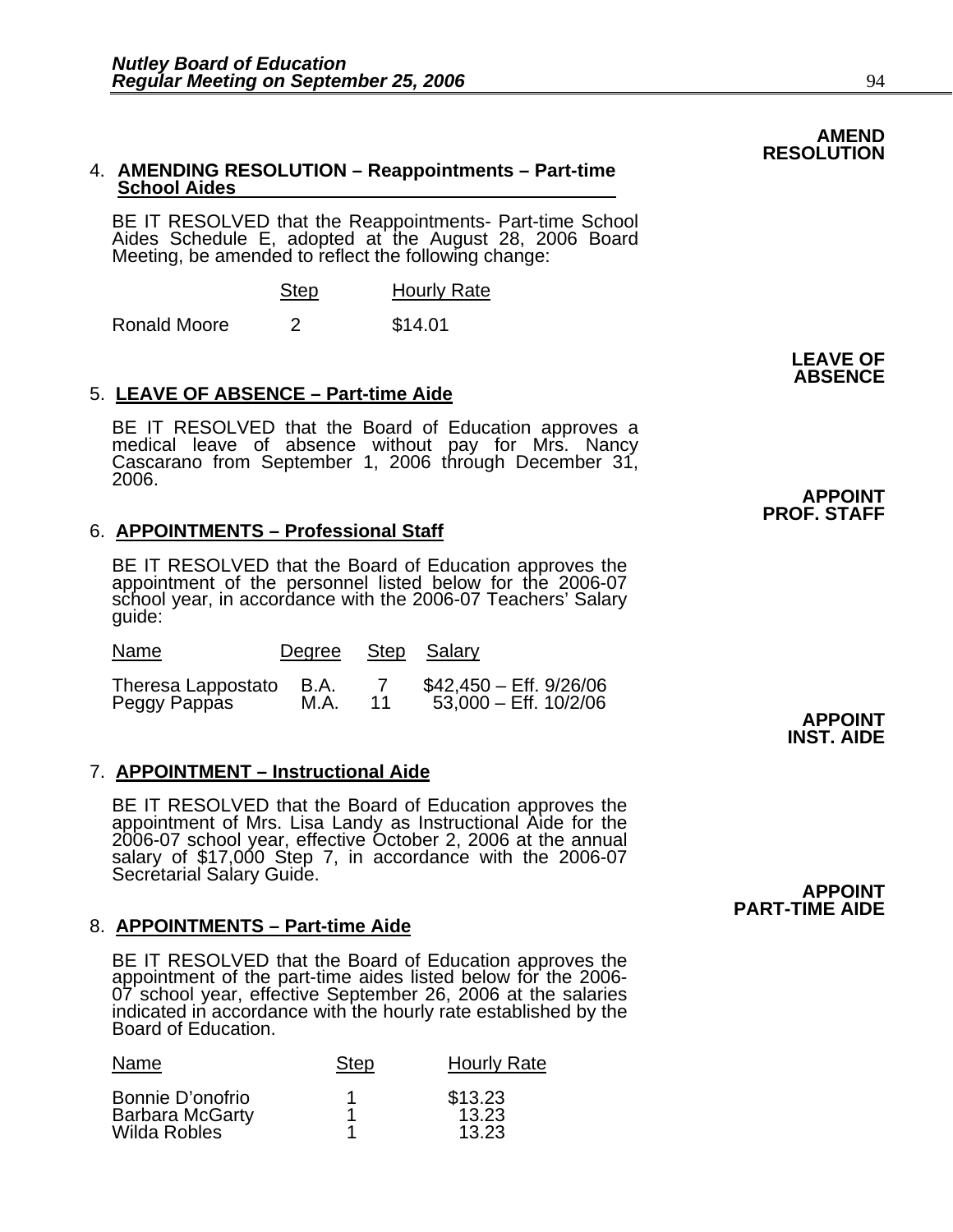### 9. **APPOINTMENT – BOE Extended Day Program**

BE IT RESOLVED that the Board of Education approves the appointment of Mrs. Jean Boyle as a part-time substitute Child Care Aide for the 2006/2007 school year at the hourly rate of \$12.75.

### 10. **APPOINTMENTS – Teacher Substitutes**

BE IT RESOLVED that the Board of Education approves the appointments of the teacher substitutes listed on the attached Schedule B for the 2006-07 school year.<br> **APPOINT** 

### 11. **APPOINTMENTS – Substitutes**

BE IT RESOLVED that the Board of Education approves the following substitutes for the 2006-07 school year:

Substitute Bus Driver

Walter Kyzima Jr.

Bus Aide

Lucy Schettino **APPOINT** 

### 12. **APPOINTMENT – Custodian**

BE IT RESOLVED that the Board of Education approves the appointment of Mrs. Rosa Fiala as a custodian for the 2006-07 school year, effective September 26, 2006 at the annual 07 school year, effective September 26, 2006 at the annual salary of \$28,600 Step 3, in accordance with the 2006-07 Custodial Salary Guide. (Hired on a ninety (90) day probationary period). **EXTRA** 

### 13. **EXTRA COMPENSATION**

BE IT RESOLVED that the Board of Education approves the following personnel be paid extra compensation in the amounts indicated for services rendered:

### **PAYMENT FOR SUMMER HOURS-NHS Administrative Assistant – July and August, 2006**

Michael Fetherman \$4,554.90

### **APPOINT EXTENDED DAY**

### **APPOINT B TEACHER SUBS**

 **SUBS** 

**CUSTODIAN** 

**COMP**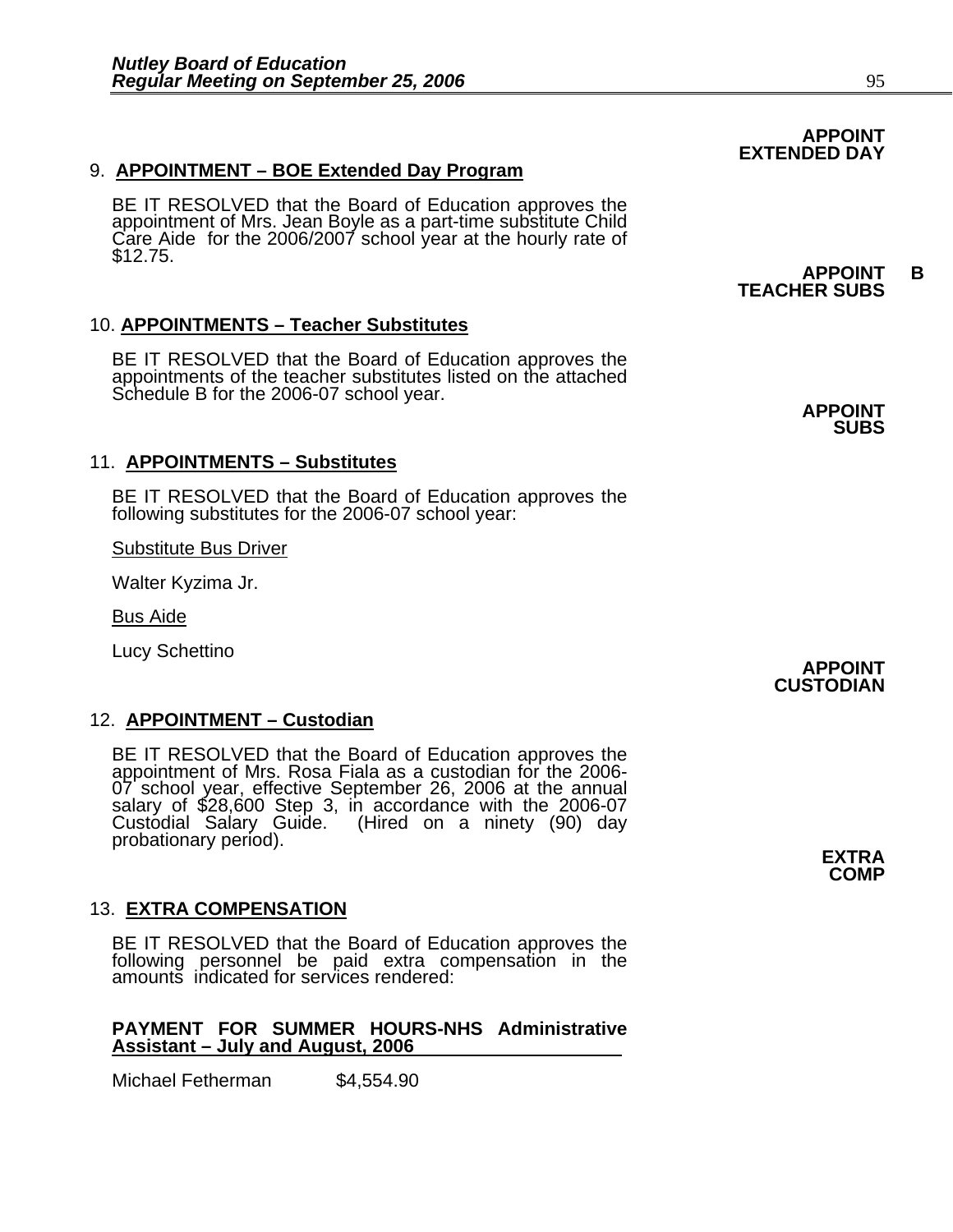### **PAYMENT FOR SUMMER HOURS – New Hiring**

Ciro Violante \$927.72

### **PAYMENT FOR SUMMER HOURS – CST/Speech July and August, 2006**

| Sharon Romaglia | \$953.50 |
|-----------------|----------|
| Donna Zarra     | 385.50   |

### **PAYMENT FOR SUMMER HOURS – Preparation for the Fall C.A.T. Program**

Tracy Egan \$1,869.16

### **PAYMENT FOR SUMMER HOURS – Librarians**

| Susan Bresnan<br><b>Erin Barrett</b><br>Jainine Gambaro<br><b>Janine Peters</b> | \$1,487.50<br>469.50<br>854.00<br>439.50 |
|---------------------------------------------------------------------------------|------------------------------------------|
|                                                                                 |                                          |
| Louise Walk                                                                     | 595.00                                   |

### **PAYMENT FOR SUMMER HOURS – Secretary - Athletic Department – July and August, 2006**

Linda Jernick \$1,150.00

### **PAYMENT FOR SUMMER BAND CAMP**

| Carol Bender<br>Jeffrey Brown<br>Aurilla Card<br>John Maiello | \$375.00<br>1,342.50<br>1,342.50<br>1,342.50 |
|---------------------------------------------------------------|----------------------------------------------|
|                                                               |                                              |
| Stephanie Tirri                                               | 1,342.50                                     |

## **PAYMENT FOR SUMMER HOURS – Computer Services Staff – Preparation for the 2006-07 school year at FMS and H.S.**

| Nancy Kehayes      | \$4,157.28 |
|--------------------|------------|
| Michael Kearney    | 9,920.75   |
| Ann Mary Mullane   | 1,925.00   |
| Christina Osieja   | 2,009.90   |
| Gina Marie Russell | 382.50     |
| John Schwarz       | 6,807.32   |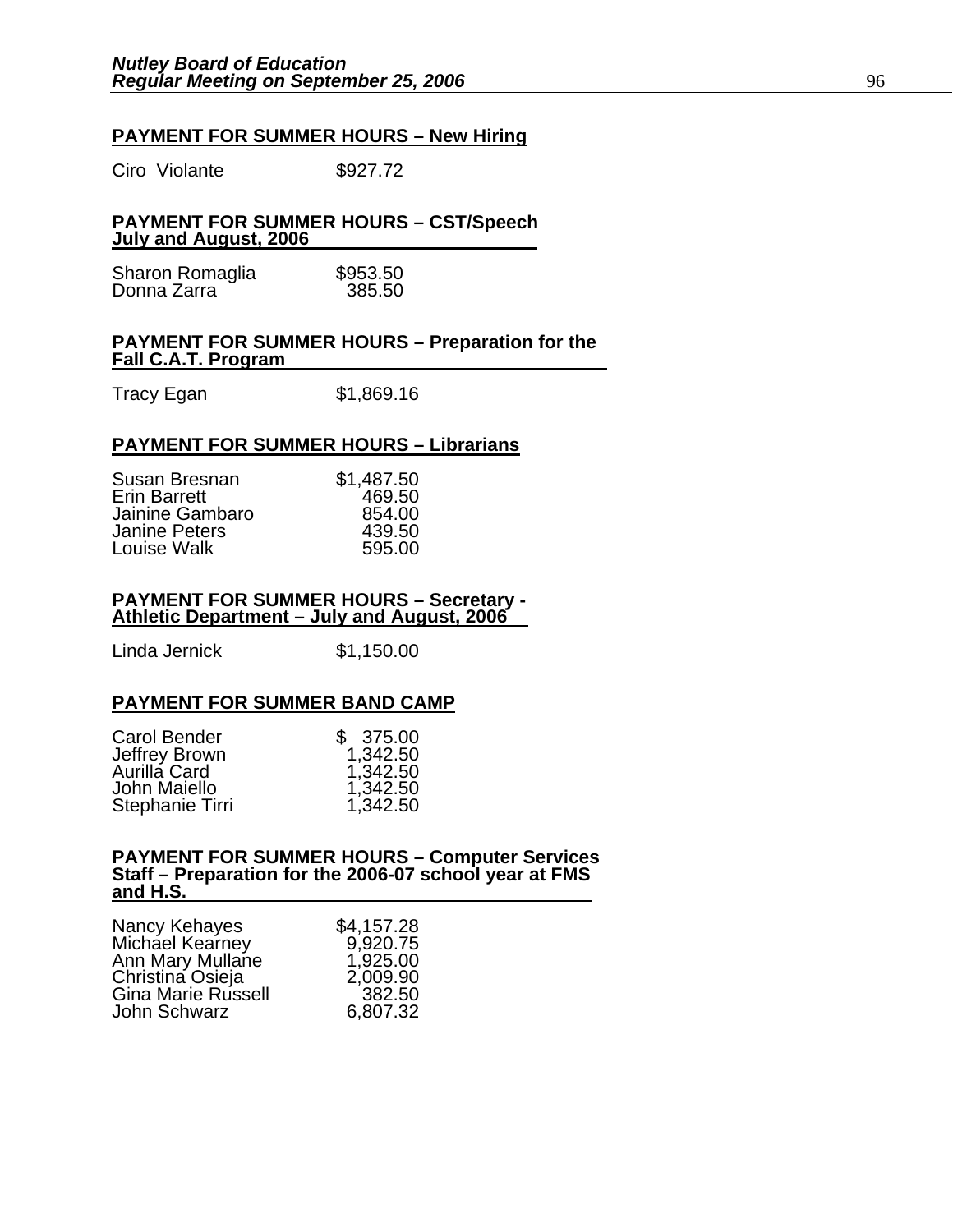### **PAYMENT FOR SUMMER HOURS – Guidance**

| Donna Cocco                 | \$945.00 |
|-----------------------------|----------|
| Kathryn Comune              | 1,408.41 |
| James Cummings              | 938.94   |
| <b>Jill Divilio</b>         | 1,042,50 |
| <b>James Mauro</b>          | 1,408.41 |
| <b>Mary Frances Simmons</b> | 1,387.41 |
| Susan Scerbo                | 1,408.41 |
| Joyce Wood                  | 909.94   |
|                             |          |

### **PAYMENT FOR FILMING BOE MEETINGS – August 14 and 21, 2006**

| Denis Atlic     | \$22.50 |
|-----------------|---------|
| Kenneth Delgado | 52.50   |
| Michele Wlosek  | 22.50   |

### **PAYMENT FOR INVOLUNTARY TRANSFERS – Relocation**

| \$200.00 |
|----------|
| 200.00   |
| 200.00   |
| 200.00   |
| 200.00   |
| 200.00   |
| 200.00   |
| 200.00   |
| 200.00   |
| 200.00   |
| 200.00   |
| 200.00   |
|          |

### **PAYMENT FOR CLEANOUT OF FRANKLIN SCHOOL SCIENCE ROOMS**

| \$484.96 |
|----------|
| 173.20   |
| 415.68   |
| 415.68   |
|          |

### 14. **LONGEVITY PAY**

BE IT RESOLVED that the Board of Education approves the following longevity payments:

|               | Lawrence P. Koster-\$1,700(prorated)-Eff.Oct.1, 2004 (12 yrs)     |
|---------------|-------------------------------------------------------------------|
|               | Linda Moscaritola $-$1,400$ (prorated)-Eff. Oct. 1, 2006 (15 yrs) |
| Susan Neri    | $-$ \$1,400 (prorated) Eff. Oct. 1, 2006 (15 yrs)                 |
| Carol Perrone | $-$ \$1,400 (prorated)-Eff. Oct. 1, 2006 (15 yrs)                 |

**LONGEVITY PAY**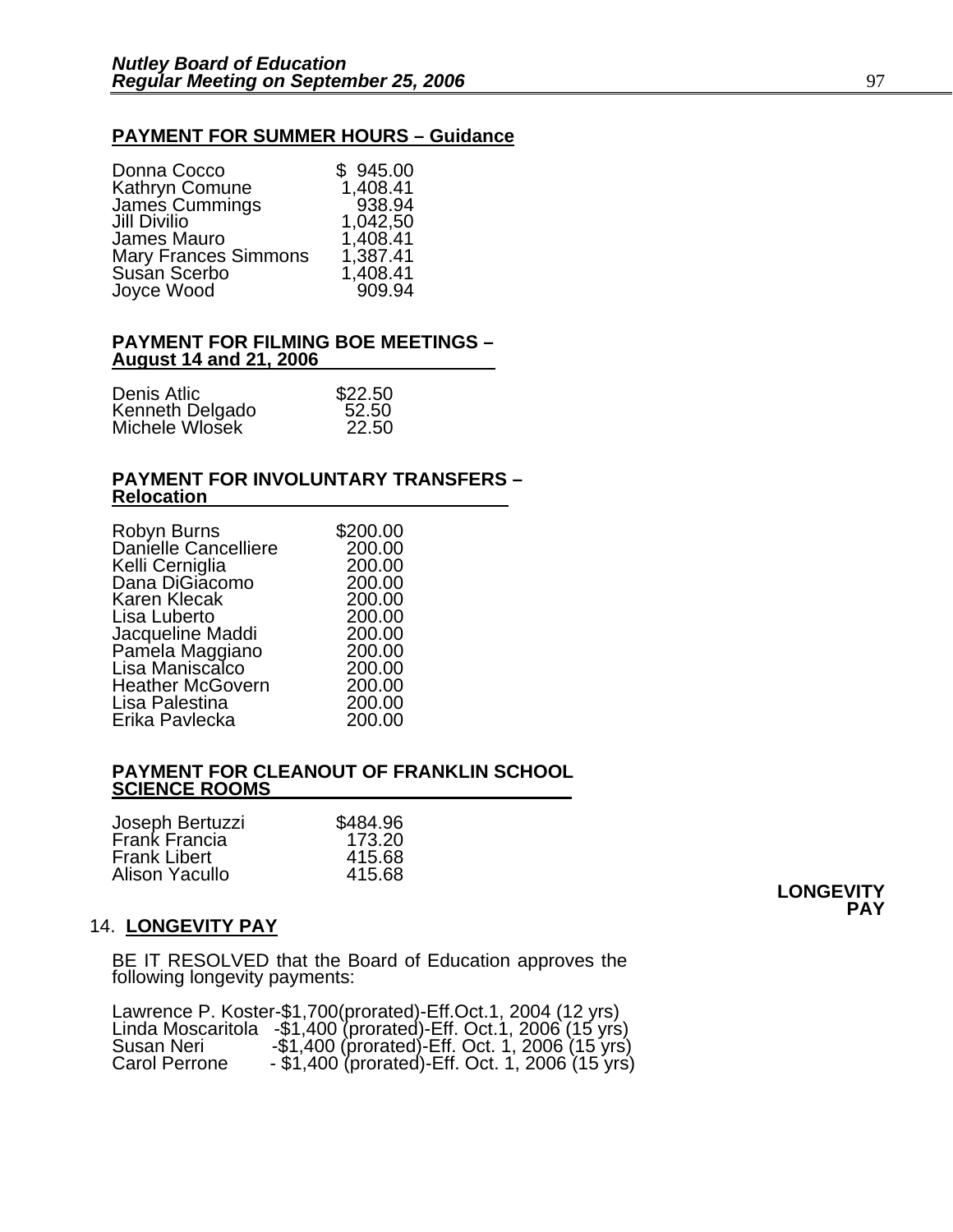### **APPROVE TECH COURSE**

### 15. **APPROVAL OF TECHNOLOGY EDUCATION COURSE**

BE IT RESOLVED that the Board of Education approves the adoption of the Technology Education Course for the Franklin Middle School, presented at the August 28, 2006 Board Meeting, for the 2007-08 school year.

BE IT FURTHER RESOLVED, that this course will replace the current 4-quarter course.

**MEMORIAL** 

### 16. **Memorial Mrs. Elizabeth Chapin**

Trustee Casale moved, and Trustee Viola seconded, the following resolution. Upon being put to a roll call vote the resolution was approved.

WHEREAS, it is with a sense of deep sorrow and regret that the Nutley Board of Education records the death of Mrs. Elizabeth Chapin on September 13, 2006, and

WHEREAS, Mrs. Chapin was employed in October, 1959 as a teacher in the Nutley Public Schools and had a distinguished educational career until her retirement in June, 1985, and

WHEREAS, Mrs. Chapin won the admiration and respect of her fellow teachers and the friendship of pupils who came under the influence of her understanding and capable teaching.

NOW, THEREFORE, BE IT RESOLVED, That the Board of Education of the Township of Nutley extends deepest sympathy to the members of her family, and

BE IT FURTHER RESOLVED, That this resolution be made a part of the minutes of this meeting and a copy sent to the members of her family.

## **BUSINESS ADMINISTRATOR/** *BUSINESS ADMINISTRATOR/* **BOARD SECRETARY'S RESOLUTIONS** RESOLUTIONS

Trustee Reilly moved, and Trustee Parisi seconded, a motion that the Board approves the Business Administrator/Board Secretary's Resolutions numbers 1 through 7 with Resolution 4 – Use of School Buildings and Grounds removing number 19 as attached.

Upon being put to a roll call vote Resolutions 1 through 7 were approved by roll call vote with the following exception:

# **BA/BOARD**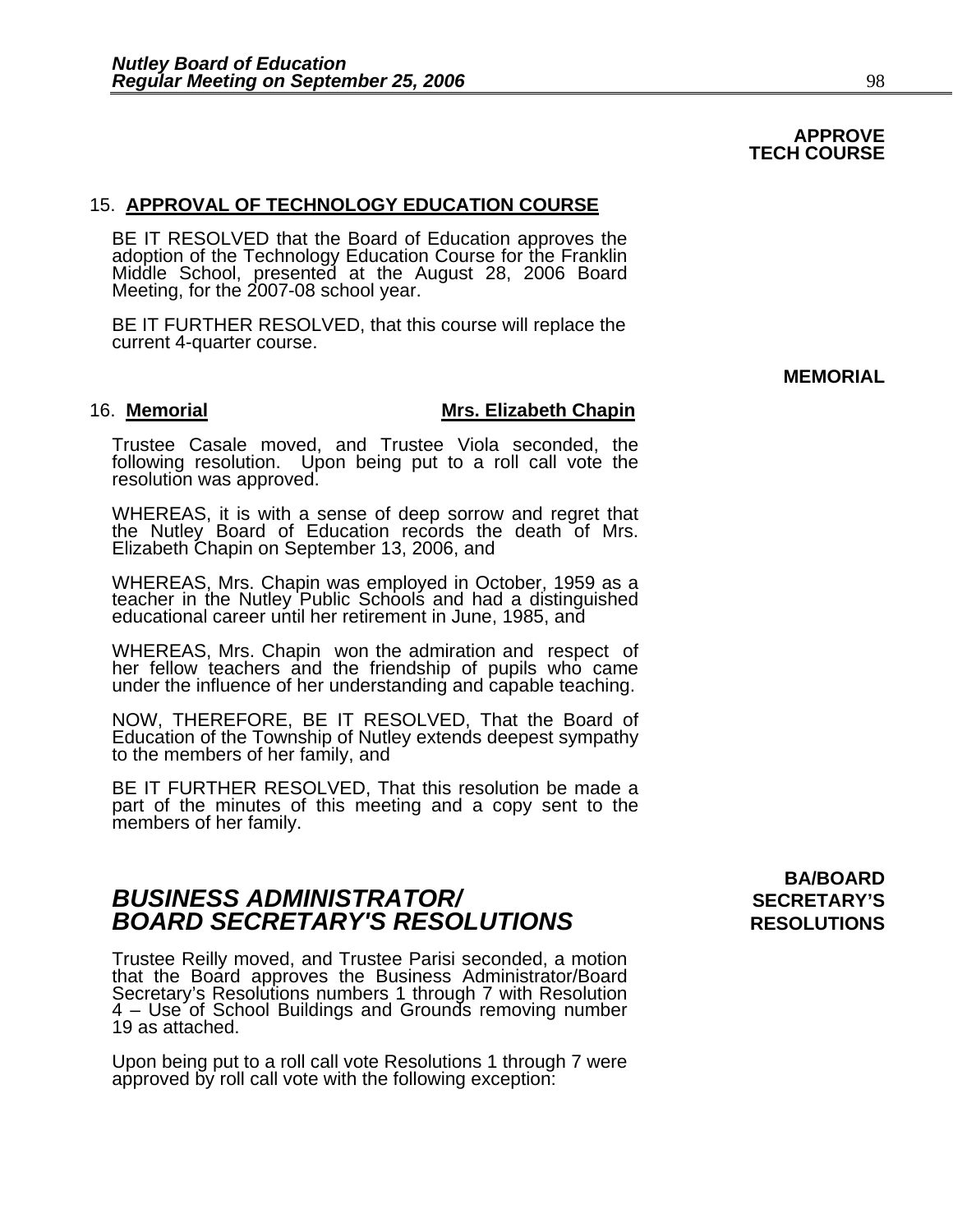1. Trustee Moscaritola abstained on Resolution 7- Resolution Authorizing a Special Election of the Board of Education of the Township of Nutley in the County of Essex and Other Matters<br>Related Thereto.

### 1. **SECRETARY & TREASURER'S REPORT**

BE IT RESOLVED that the Board of Education approves the acknowledgement and acceptance of the reports of the Board Secretary (Appendix A) and Treasurer of School Monies (Appendix B) for the period of August 31, 2006.

### 2. **CERTIFICATION OF MAJOR ACCOUNT FUND STATUS**

BE IT RESOLVED that pursuant to NJAC 6A:23-2.11(c) 4, the<br>Nutley Board of Education certifies that as of August 31, 2006,<br>after review of the Secretary's monthly financial report<br>(Appropriations section) and upon consultat meet the district's financial obligations for the remainder of the fiscal year. (Major funds are General Fund, Capital Projects and Debt Service.)

3. BILLS AND MANDATORY PAYMENTS<br>
BE IT RESOLVED that the Board of Education approves the **PAYMENTS** payment of bills and mandatory payments dated September 26, 2006 in the total amount of \$3,886,646.97 (Appendix C).

# 4. **REQUESTS FOR USE OF SCHOOL BUILDINGS AND USE OF BUILDINGS D**

BE IT RESOLVED that the Board of Education approves the requests for the use of school buildings and grounds (Appendix D), that conform to the rules and regulations set by the Board of Education.

5. **TRANSFER SCHEDULE**<br>BE IT RESOLVED that the Board of Education approves, in **SCHEDULE** compliance with NJAC 6A:23-2.11(c)3ii, and NJSA 18A:22-8-1,<br>the transfers in the 2006-07 budget dated August 31, 2006 in<br>the amount of \$22,467.89 as appended (Appendix E).

**SECY. & TREAS. A** 

**CERTIFICATION<br>MAJOR ACCOUNT FUND STATUS** 



 **GROUNDS AND GROUNDS**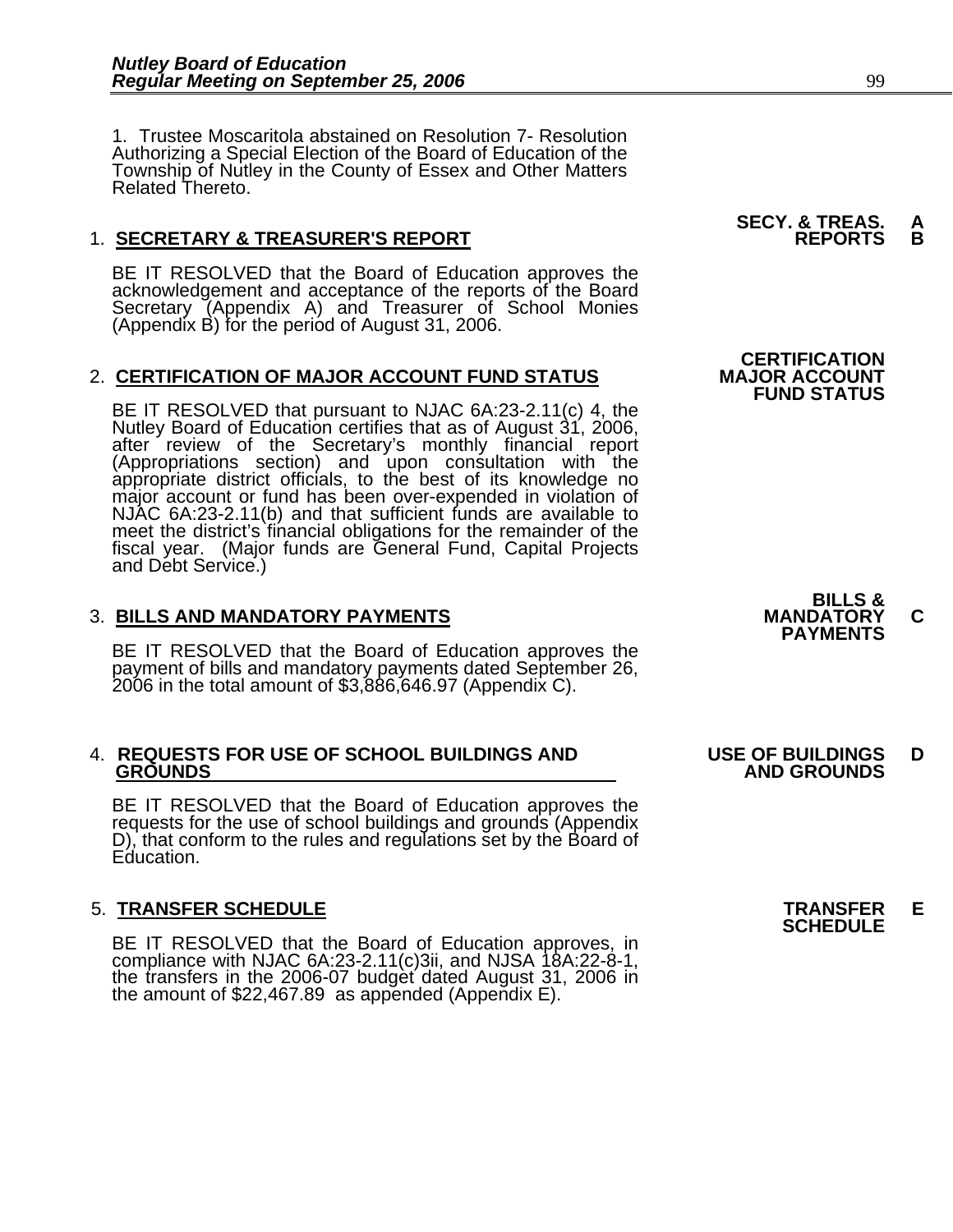### 6. **APPROVAL OF SUBMISSION OF APPLICATION I.D.E.A. PART B-Basic and I.D.E.A. B-Preschool – FY 2007**

BE IT RESOLVED that the Board of Education approves the submission of application for I.D.E.A. for FY 2007 as follows:

| I.D.E.A. B-Basic     | \$808,063 |
|----------------------|-----------|
| I.D.E.A. B-Preschool | \$41,201  |

### **RESOLUTION SPECIAL ELECTION**

### 7. **RESOLUTION AUTHORIZING A SPECIAL ELECTION OF THE BOARD OF EDUCATION OF THE TOWNSHIP OF NUTLEY IN THE COUNTY OF ESSEX AND OTHER MATTERS RELATED THERETO**

Whereas, the Board of Education of the Township of Nutley in the County of Essex, New Jersey (the "Board" when referring to<br>the governing body, and the "School District" when referring to the territorial boundaries and the legal entity governed by the Board) is authorized to undertake renovations, improvements, and construction of new facilities as well as purchase the associated equipment and furniture necessary to provide a thorough and efficient education to the students of the School District; and

Whereas, the Board has conducted a thorough study of its facilities and equipment and has compared this information with student enrollment projections and other demographic information as it relates to the School District; and

Whereas, the Board now wishes to establish a special election date to request that the voters of the School District authorize the issuance of bonds to finance certain capital improvement projects; and

Whereas, as a result of such study, the Board wants to authorize the preparation and submission of a school facilities project to the New Jersey Department of Education, Office of School Facilities, for the approval of several capital projects;

Now Therefore Be It Resolved by The Board of Education of the Township of Nutley in the County of Essex, New Jersey as follows:

Section 1. That a special election be conducted on December 12, 2006, for the purpose of authorizing the<br>issuance of school bonds to finance various capital improvements.

**APPROVE I.D.E.A.**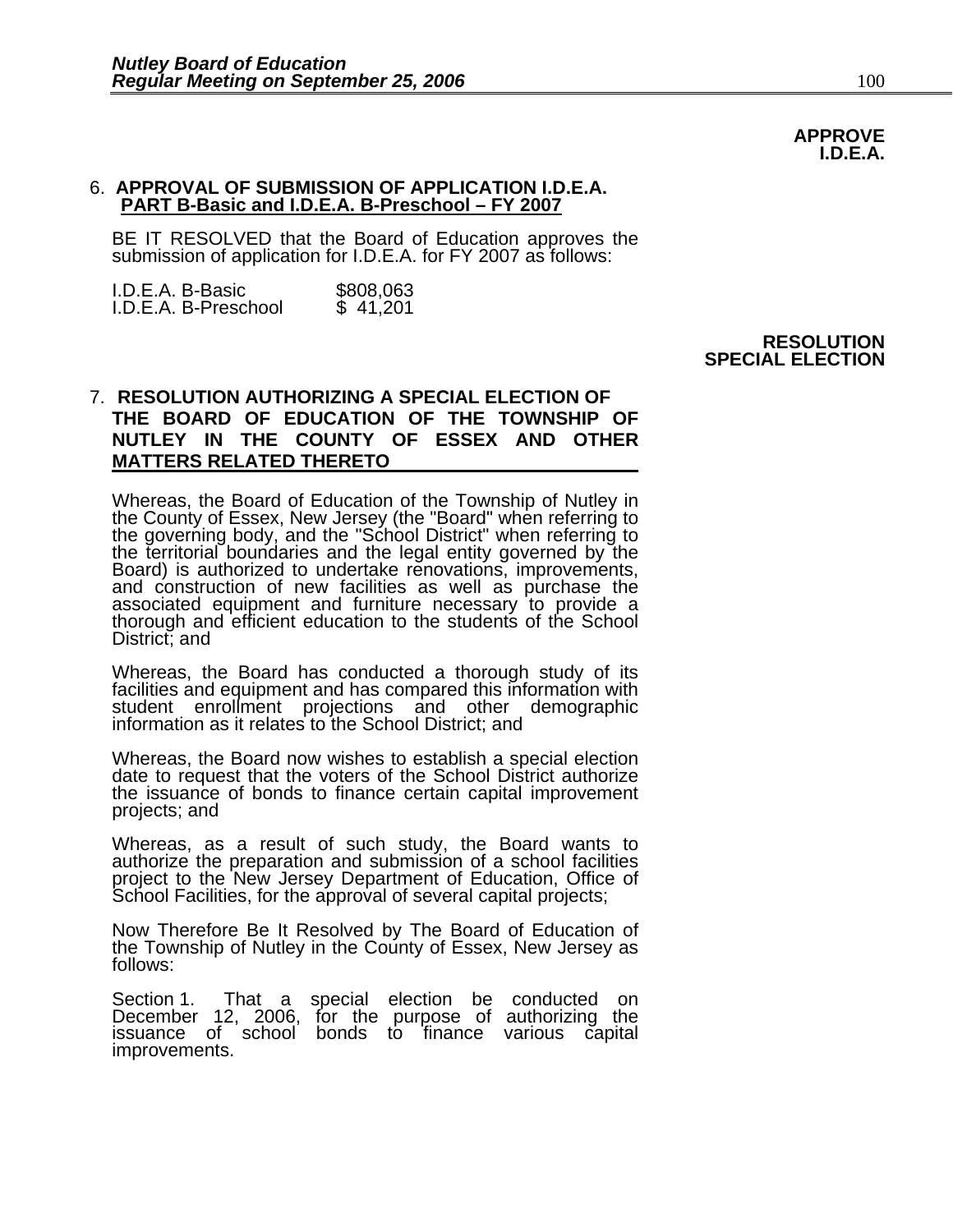Section 2. That the Board Secretary is authorized to notify the Essex County Clerk, the Essex County Board of Elections, and the Clerk of the Township of Nutley (the "Township") about such special election so that the following publications can be made:

(i) That the Clerk of the Township of Nutley is required to advertise a civilian and military absentee notice in a newspaper that circulates in the County of Essex at least 51 days in advance of the special election, and that the publication of such advertisement in such newspaper will conform with the requirements of *N.J.S.A.* 19:57-7; and

(ii) That the Essex County Board of Elections is required to publish the required election notices in accordance with the requirements of *N.J.S.A.* 19:12-7(a) and (b).

Section 3. That the Board hereby authorizes the Superintendent of Schools, School Business Administrator/Board Secretary, Architect, and Bond Counsel to submit a school facilities project application to the Department, pursuant to the requirements of *N.J.A.C.* 6A:26-3.1 *et seq.*, in order to determine the preliminary and final eligible costs under the *Educational Facilities Construction and Financing Act* so that the Board can conduct a bond referendum on December 12, 2006, to finance various capital improvements.

Section 4. That the Board hereby approves, if necessary, the conceptual schematic drawings of the various capital improvements to be undertaken at the various schools by the referendum and herby authorizes the submission of such schematic drawings to the Planning Board of the Township of Nutley for its review and comment, pursuant to *N.J.S.A.* 40:55D.

Section 5. That the School Business Administrator/Board Secretary provide a certified copy of this resolution to the Essex County Clerk, the Essex County Board of Elections, the Clerk of the Township of Nutley, and the Essex County Manager for<br>the New Jersey Department of Education, Office of School the New Jersey Department of Education, Office of School Facilities, as soon as practical after the adoption of this resolution.

This resolution shall take effect immediately.

### **APPROVE PARTIAL PAY CHANREE CONSTRUCTION CO.**

### 8. **APPROVAL OF PARTIAL PAYMENT TO CHANREE CONSTRUCTION CO.**

Trustee Del Tufo moved, and Trustee Parisi seconded, the following resolution. Upon being put to a roll call vote the resolution was approved.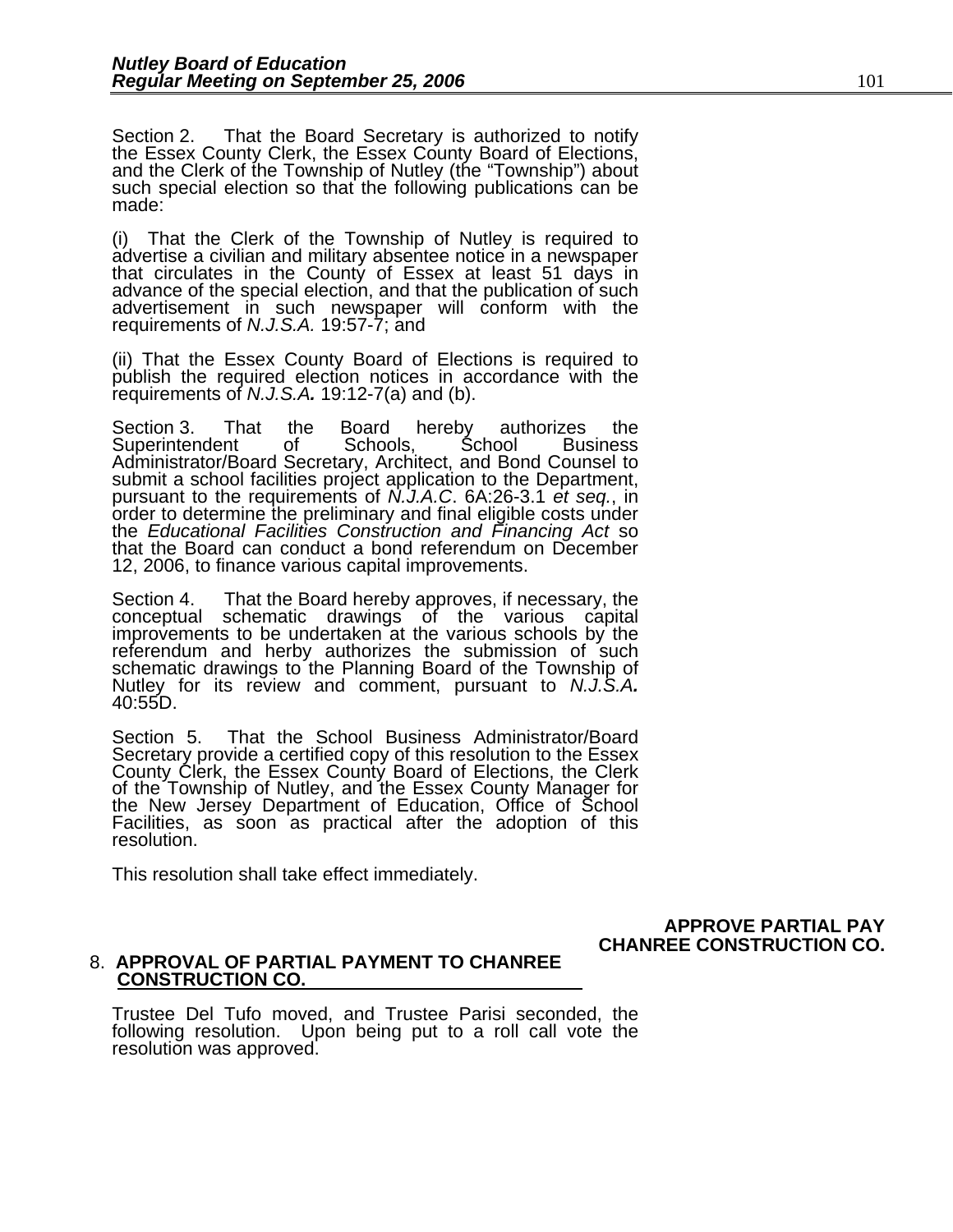BE IT RESOLVED that the Board of Education approves partial payment in the amount of \$1,558,984.00 to Chanree Construction Co. for the Franklin Middle School Additions and Alterations Project as per the recommendation of the Board's architect and construction manager.

# 9. **APPROVAL OF PARTIAL PAYMENT TO BILL LEARY AIR CONDITIONING & HEATING**

Trustee Alamo moved, and Trustee Williams seconded, the following resolution. Upon being put to a roll call vote the resolution was approved.

BE IT RESOLVED that the Board of Education approves partial payment in the amount of \$779,412.56.00 to Bill Leary Air<br>Conditioning & Heating for the Franklin Middle School Additions<br>and Alterations Project as per the recommendation of the Board's architect and construction manager.

### **APPROVE PARTIAL PAY TRU-VAL ELECTRIC CORP.**

### 10. **APPROVAL OF PARTIAL PAYMENT TO TRU-VAL ELECTRIC CORP.**

Trustee Williams moved, and Trustee Moscaritola seconded, the following resolution. Upon being put to a roll call vote the resolution was approved.

BE IT RESOLVED that the Board of Education approves partial payment in the amount of \$509,515.39 to Tru-Val Electric Corp. for the Franklin Middle School Additions and Alterations Project<br>as per the recommendation of the Board's architect and construction manager. **APPROVE**

### 11. **APPROVAL OF CHANGE ORDER FOR ADDITIONS AND ALTERATIONS TO FRANKLIN MIDDLE SCHOOL**

Trustee Moscaritola moved, and Trustee Del Tufo seconded, the following resolution. Upon being put to a roll call vote the resolution was approved.

BE IT RESOLVED that the Board of Education approves the recommendations from DCM Architecture, Inc., our Architect, and Tri-Tech Engineering, our Construction Manager, for<br>Change Order #1 dated June 26, 2006 in the amount of \$3,054.17 (Appendix F) for Additions and Alterations to Franklin Middle School. The cost of this amount will be offset by a credit from Chanree Construction Co., Inc.

 **APPROVE PARTIAL PAY BILL LEARY** 

## **CHANGE ORDER FMS F**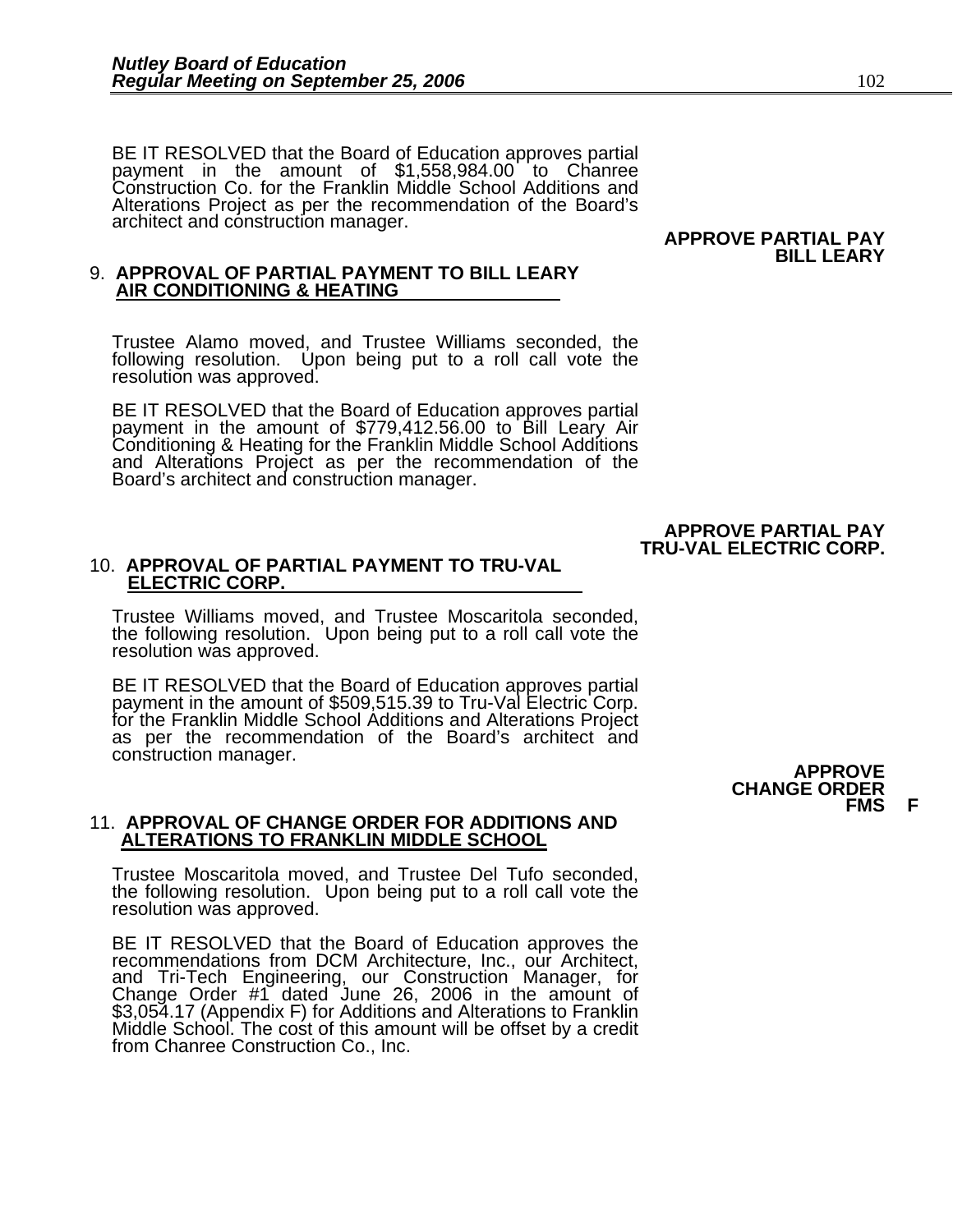### 12. **APPROVAL OF ACCEPTANCE OF DONATION**

BE IT RESOLVED that the Board of Education approves the acceptance of a donation from the Nutley Education Foundation in the amount of \$2,400 for security cameras.

### **AUTHORIZE REFERENDUM AMOUNT**

 **ACCEPT DONATION** 

### 13. **RESOLUTION AUTHORIZING THE AMOUNT OF THE DECEMBER 12, 2006 REFERENDUM**

Trustee Casale moved, and Trustee Viola seconded, the resolution was approved with Trustee Moscaritola abstaining.

BE IT RESOLVED that the Board of Education approves the amount of \$38,500,000.00 for the December 12, 2006 Referendum.

 **ACCEPT STATE FUNDING FMS – DISTRICT OFFICE RELOCATION** 

### 14. **ACCEPTANCE OF PRELIMINARY ELIGIBLE COSTS AND ELECTION TO RECEIVE STATE FUNDING AS A GRANT - Franklin Middle School – District Office Relocation**

Trustee Del Tufo moved, and Trustee Parisi seconded, the following resolution. Upon being put to a roll call vote the resolution was approved.

WHEREAS the Nutley Board of Education ("Board") has submitted an application for a school facilities project pursuant to Section 5 of the Educational Facilities Construction and Financing Act, P.L. 2000, c.72 ("EFCFA" or "Act") and the<br>New Jersey Department of Education ("Department") implementing regulations at N.J.A.C. 6A:26-1 et seq.

WHEREAS the district has received from the Department a letter approving said application and determining preliminary eligible costs ("PEC") for relocating the district offices from the Radcliffe School into the basement o School (the "Project").

NOW, THEREFORE, BE IT RESOLVED, That the Board does not include any spaces inconsistent with the facilities efficiency standards or the applicable programmatic model in the district's approved Long Range Facilities Plan.

BE IT FURTHER RESOLVED, That the district elects to construct the project itself.

**APPROVE**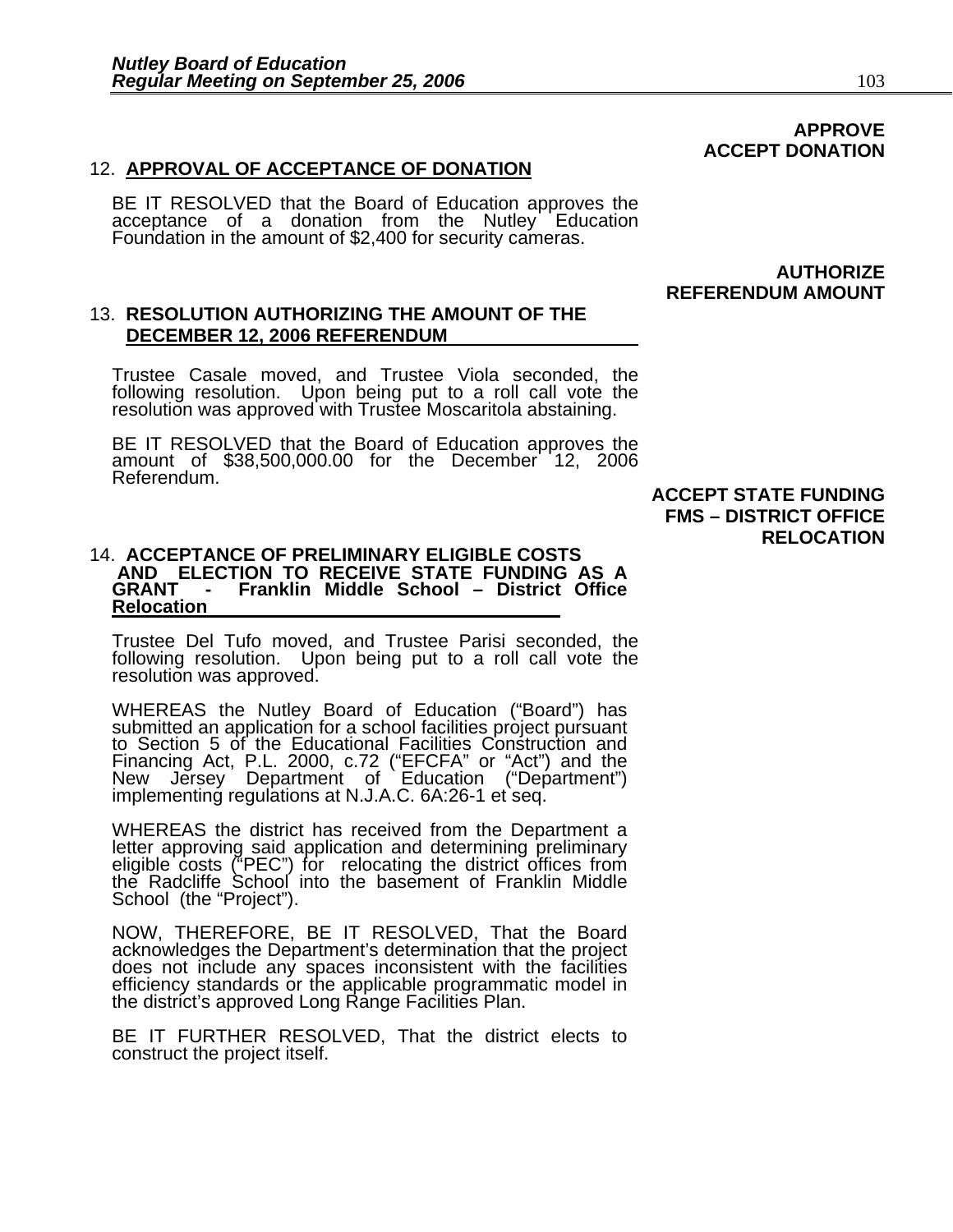BE IT FURTHER RESOLVED, That the district elects to receive its State funding support in the amount of \$139,669.00 in the form of a grant under Section 15 of the Act.

BE IT FURTHER RESOLVED, That the Board hereby accepts the PEC determined by the Department as final eligible costs and will not appeal this determination.

BE IT FURTHER RESOLVED, That the Superintendent is authorized to notify the Department of these elections.

### **HEARING OF CITIZENS CITIZENS**

Resident Donna Ferraro inquired on the privatization of the food service operation and was concerned about the safety of the students. <sup>'</sup>She also asked about the legal fees of a recent<br>lawsuit against the Board and Administration.

Resident Carr asked about the detail of the gym roof at the project manager. He spoke positively about the upcoming referendum and facilities management internally.

FMS Teacher Tracy Egan spoke on behalf of the Franklin Middle School teachers on the operation of the elevator and the science rooms not being completed yet.

Resident and FMS Teacher Mike Stoffers inquired about personal items that were lost from flooding due to the construction project. He also mentioned that there have been flat tires due to construction debris and his concerns regarding building security during construction.

Resident Rob Erdmen asked about the status of the Channel One contract.

High School Principal Mr. Catrambone provided a brief explanation on the issue.

Resident Terry Quirk, representative for the Nutley Parent<br>Advocacy Network, stated her opposition to the implementation<br>of Channel One.

Resident Rob Erdmen again asked how the Board is reacting to other opposition to Channel One by various educational associations.

### **OLD BUSINESS OLD BUSINESS**

Trustee Reilly spoke in support of the Franklin Middle School teachers voicing their opinion on the construction that is taking place at the school.

# **HEARING OF**